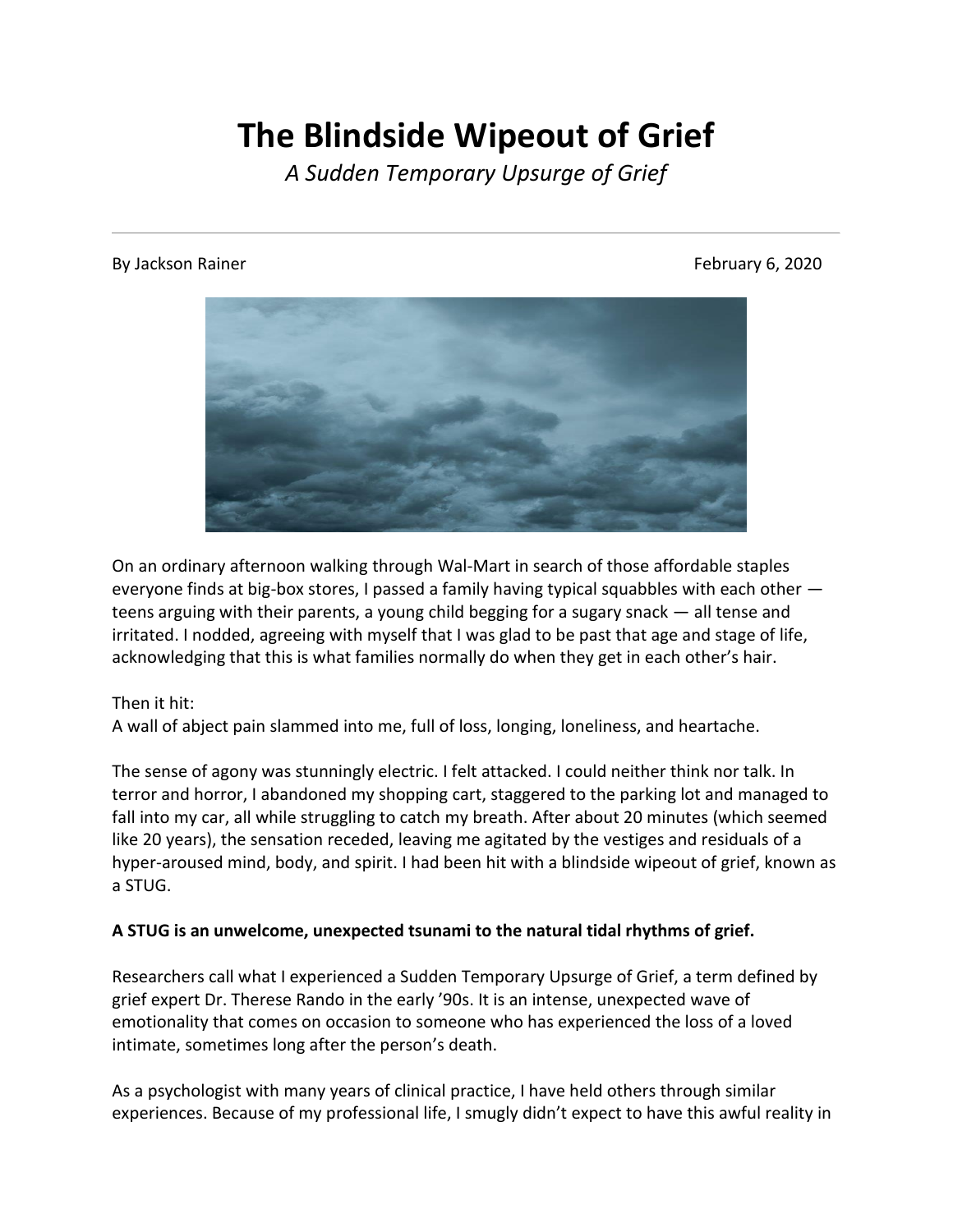my orbit. Silly me, thinking that I was sufficiently removed from my wife Karen's death in 2016 to be immune from this kind of event.

# **Quite Alarming and Frightening**

For each of us, an ordinary day is characterized by a mental scaffolding called the *assumptive world,* defined as the personal organization held of the way the world works. The assumptive world is a psychological structure, containing everything a person assumes to be true about the world, the self and others. It is our automatic, unconscious and generalized body of knowledge, learned through cumulative experience and history.

A STUG is outside of this scaffolding and comes as a threatening invasion. It happens unexpectedly and without warning when someone is fine and in the rhythm of a typical, ordinary day. There may be a trigger to the attack — or not. Innocuous memories or sensory experiences, such as a smell or a sound, can evoke this wave of juicy, raw emotions. After a substantive time has passed following the death, and the acute pain of grief subsides, the dramatic and unwelcome experience of a STUG can be quite alarming and frightening.

## **The Roadmap of Grief**

The process of grief involves the survivor's new search and acquisition of experiences to live a healthy and full life in the new world without the loved one's physical presence. Grief helps a person to resolve  $-$  i.e., re-solve  $-$  the way the world works, requiring adoption of new ways of being in that world and reinvesting in it to compensate and adapt for the loved one's absence.

Grief guides a person toward revising the assumptive world and the way markers of selfidentification are discerned and employed. A STUG is an unwelcome, unexpected tsunami to the natural tidal rhythms of grief.

### **'Sometimes When We Touch'**

A fellow came to therapy, asking for help with a deeply personal narrative: "I like listening to oldies music stations. Nearly ten years after my wife died, as I was driving down the interstate, I heard the Dan Hill song from 1994 'Sometimes When We Touch.' She and I used to sing it to each other in funny, pseudo-romantic ecstasy. Well, it came on the radio and I started singing it automatically, just like we had always done. I got through the first verse before my throat closed and I started crying tears as big as light bulbs. I thought I would die. I pulled over to the side of the road and thought, 'Now what?' I shook like a wet dog and nearly vomited.

Eventually it passed, but I don't know what in the world happened to me. There weren't any thoughts that went with the feeling. I believed I had managed to make sense out of her death; it was so long ago. What do you think is the matter with me? Was it a panic attack? Do I have to live with the possibility of this happening again? I was driving and could have been hurt."

**"I got through the first verse before my throat closed and I started crying tears as big as light bulbs. I thought I would die."**